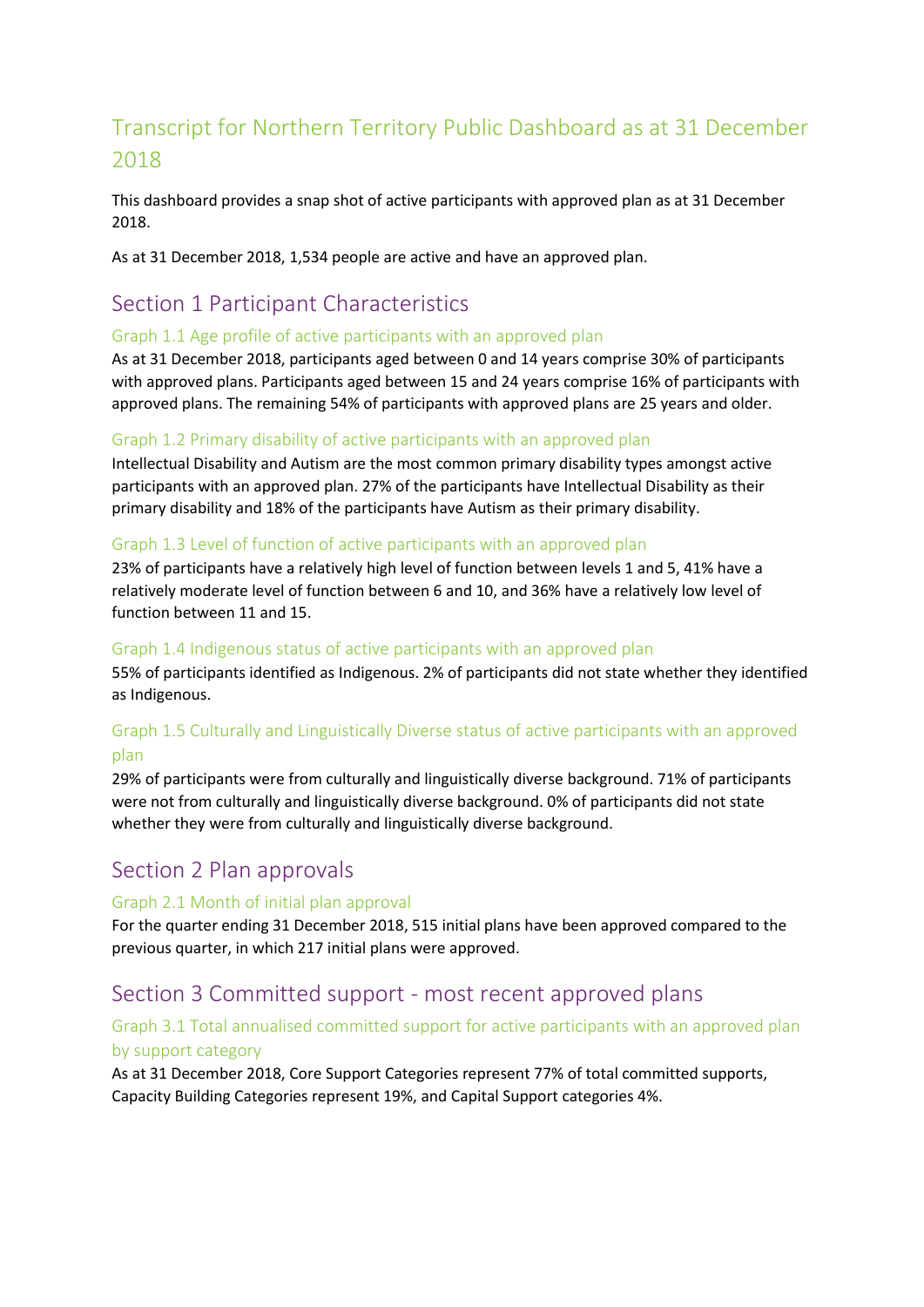# Graph 3.2 Total annualised committed support for active participants with an approved plan by primary disability

Participants with Intellectual Disability and Acquired Brain Injury receive the highest proportion of total annualised committed support amongst all active participants with an approved plan. Participants with Intellectual Disability receive 29% of the total committed supports, while participants with Acquired Brain Injury received 15% of the total committed supports.

#### Graph 3.3 Total annualised committed support for active participants with an approved plan by age group

The 0 to 14, 15 to 24, and 25+ age groups represent 7%, 17% and 76% respectively of total committed supports.

# Graph 3.4 Total annualised committed support for active participants with an approved plan by level of function

Participants with level of function between 11 and 15 have relatively lower function or a higher level of disability, and they receive 62% of total committed supports. Participants with level of function between 6 and 10 have a relatively moderate level of function or disability, and they receive 31%. Participants with a level of function between 1 and 5 have relatively high level of function or a low level of disability, and they receive 7% of total committed supports.

# Section 4. Annualised committed support - most recent approved plans

## Graph 4.1 Distribution of active participants with an approved plan by annualised committed support band

As at 31 December 2018, 19% of active participants with approved plans have annualised committed supports in the range \$50,001-\$100,000, 17% in the range \$250,001+, and 16% in the range \$30,001-\$50,000.

## Graph 4.2 Average annualised committed support for active participants with an approved plan by primary disability

Participants with a primary disability of Acquired Brain Injury receive the highest amount of average annualised committed support, and participants with a primary disability of Cerebral Palsy receive the second highest amount of average annualised committed support.

## Graph 4.3 Average annualised committed support for active participants with an approved plan by age group

Participants in the 45 to 54 years age group receive the highest amount of average annualised committed support, and the 35 to 44 years age group receive the second highest amount of average annualised committed support.

# Graph 4.4 Average annualised committed support for active participants with an approved plan by level of function

The average annualised committed support for participants with relatively high functional capacity (corresponding to a level of function between 1 and 5) is \$38,689, whereas the average annualised committed support for participants with relatively low functional capacity (corresponding to a level of function between 11 and 15) is \$216,293.